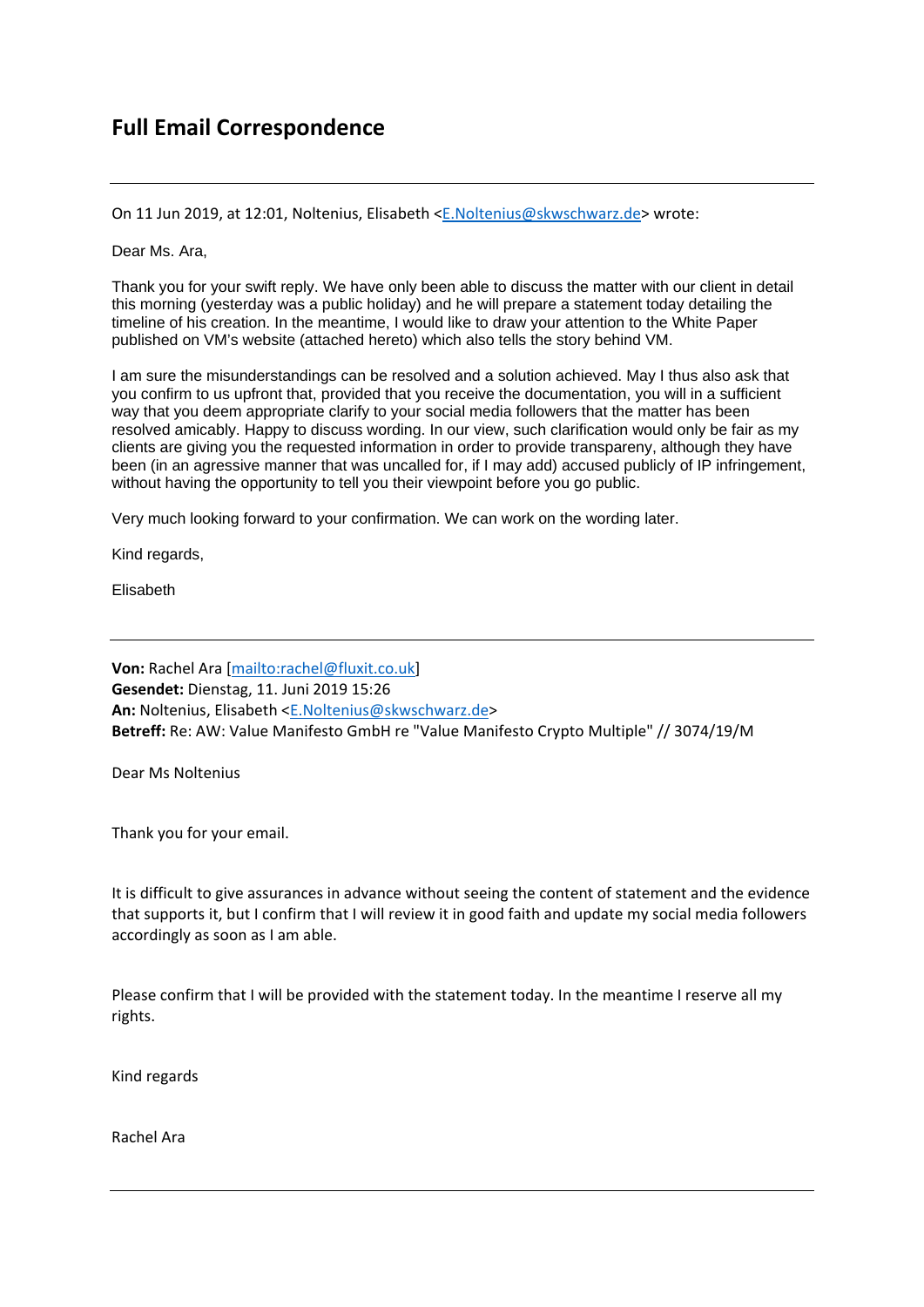From: Diesbach, Martin <m.diesbach@skwschwarz.de> **Sent:** 11 June 2019 19:40 **To:** rachel@fluxit.co.uk **Cc:** Massar, Tamara <T.Massar@skwschwarz.de>; Noltenius, Elisabeth <E.Noltenius@skwschwarz.de> **Subject:** AW: AW: Value Manifesto GmbH re "Value Manifesto Crypto Multiple" // 3074/19/M

**Importance:** High

Dear Ms. Ara,

I am writing on behalf my colleague Elisabeth who is unavailable tonight. I attach a letter from our client as well as supporting documentation to the extent accessible at such a short notice, and given our client is fully occupied with ArtBasel.

I trust that the matter is now resolved. In fact, our client (who has chosen to provide transparency and not engage in a legal fight despite your public accusations) would very much hope that he and you may enter a stage of open and collegial dialogue among artists, in order to leave the current discussion behind.

I would like to repeat, though, that our client clearly expects that you correct your earlier public accusations. There is an imminent risk of actions directed against the VM installation at ArtBasel, induced by your public call for action. Respectfully note that my client will have no other choice but to inform ArtBasel, as well as security on site and the press about the imminent threat to his installations (despite his clear and immediate clarification of the matter) should there be no public statement on your social media channels by **Wednesday, June 12, 2 pm CET**, clarifying your earlier statements.

Again, our client does not wish to escalate things, but needs to see his constructive approach mirrored, as well as the integrity of his reputation protected – and of his VM installations.

Sincerely yours,

Dr. Martin Diesbach

**Von:** Rachel Ara [mailto:rachel@fluxit.co.uk] **Gesendet:** Mittwoch, 12. Juni 2019 01:58 **An:** Diesbach, Martin <m.diesbach@skwschwarz.de> **Cc:** Massar, Tamara <T.Massar@skwschwarz.de>; Noltenius, Elisabeth <E.Noltenius@skwschwarz.de> **Betreff:** RE: AW: Value Manifesto GmbH re "Value Manifesto Crypto Multiple" // 3074/19/M

Dear Mr Diesbach

Thank you for your email.

Given that your colleague Ms Noltenius promised that your client would prepare "a statement detailing the timeline of his creation", you will understand my disappointment at reading Mr Niemeyer's cursory letter to your firm today.

Mr Niemeyer says that he "initiated the creative process that led to Value Manifesto in its current form and appearance, by no later than 2014" but this is hopeless - the key question has to be "when was Value Manifesto's current form finalised?"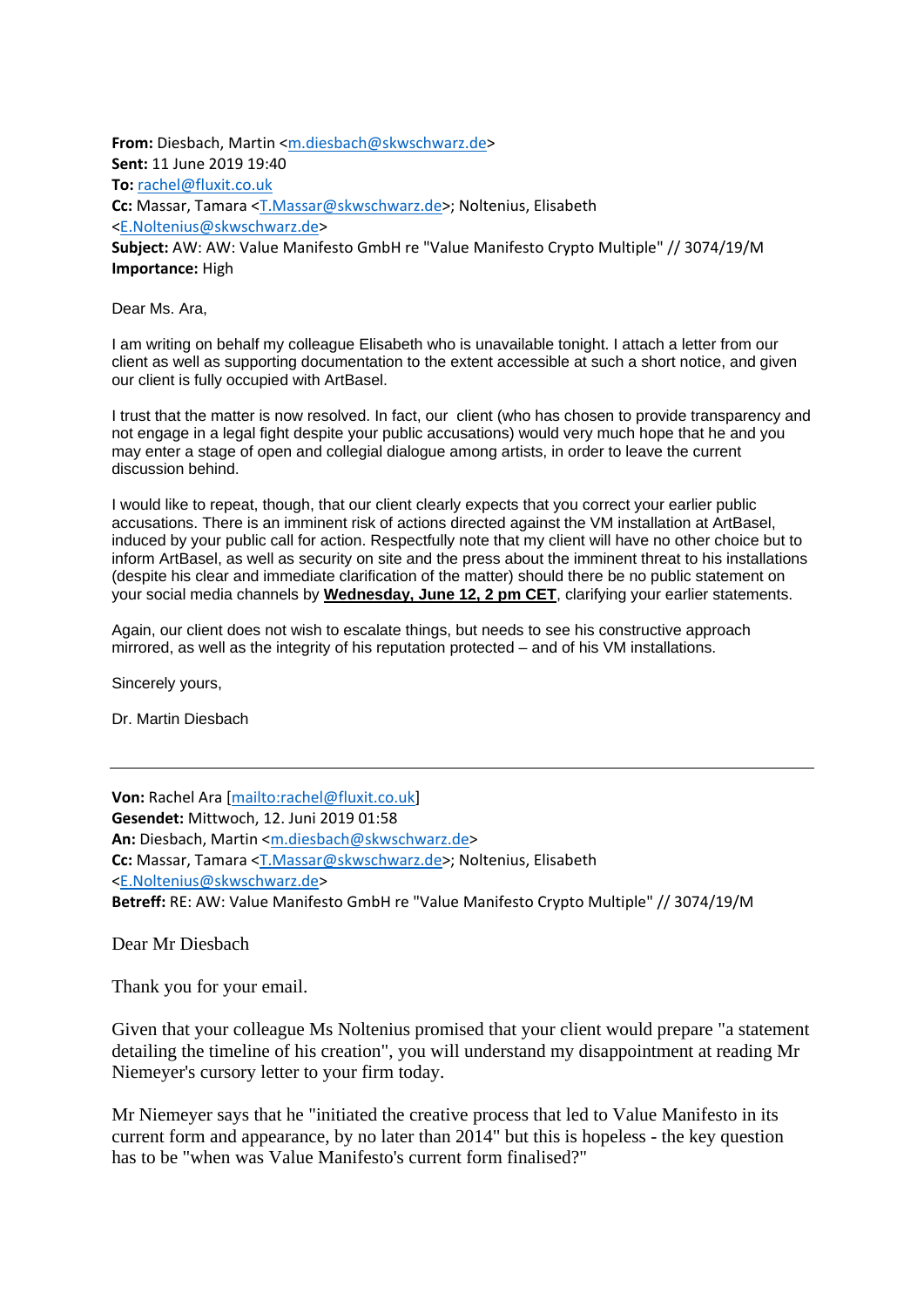Mr Niemeyer's letter has provided clarity on the precise date he says he first learned of my work, namely 30 June 2018. The "Whitepaper" he has referred to several times now is dated "July 2018" and the file properties of the version he has sent me previously show that that pdf was created at 13:39 on 30 July 2018 - i.e. a whole month after he learned of my work for the first time, and, by his own account, went through my website in great detail.

There are other points of interest in the Whitepaper - for example, it says "In late 2016 a hint from a software developer brought both back to an old idea, which was turn down before: the Nixie tube." Who was that software developer and was he/she familiar with my work? When was the form of the VM as it is today settled upon? Are there any design drawings?

I now accept that Mr Niemeyer was working on an art project from 2014 onwards and that as early as 2015 he was shopping for Nixie tubes for that project. For me that still leaves important questions outstanding:

- 1. To what extent was the final form of the VM, along with the supporting literature, influenced by a detailed consideration of my TMIW work?
- 2. What documentary material is there that shows the form of the VM and its supporting literature before 30 June 2018?
- 3. If the form of the VM work was settled upon before any of the VM team (or anyone helping them) encountered my work, why did they not take steps to differentiate the VM from my TMIW, instead of launching it in this strikingly similar form more than 11 months after they encountered the TMIW work?
- 4. After fully knowing about my work, that is uncannily similar both visually and in concept, did Mr Niemeyer still continue to create his VM work without making any changes that would distance his work from mine? (Did he not consider how this may impact on my work or even the potential of embarrassment for his project?)

Please provide answers to these questions by no later than a week today.

In the meantime I will post on my social media today that we are in dialogue and VM is putting forward the case that it created its work without knowing about mine and that discussions about whether that can be proven are ongoing. In the meantime, and although it beggars belief that there can be any serious doubt on this point, I will make it clear to my followers that I do not want any of them to disrupt the VM launch tonight in any way, despite my obvious joke about people chaining themselves naked to railings.

Kind regards

Rachel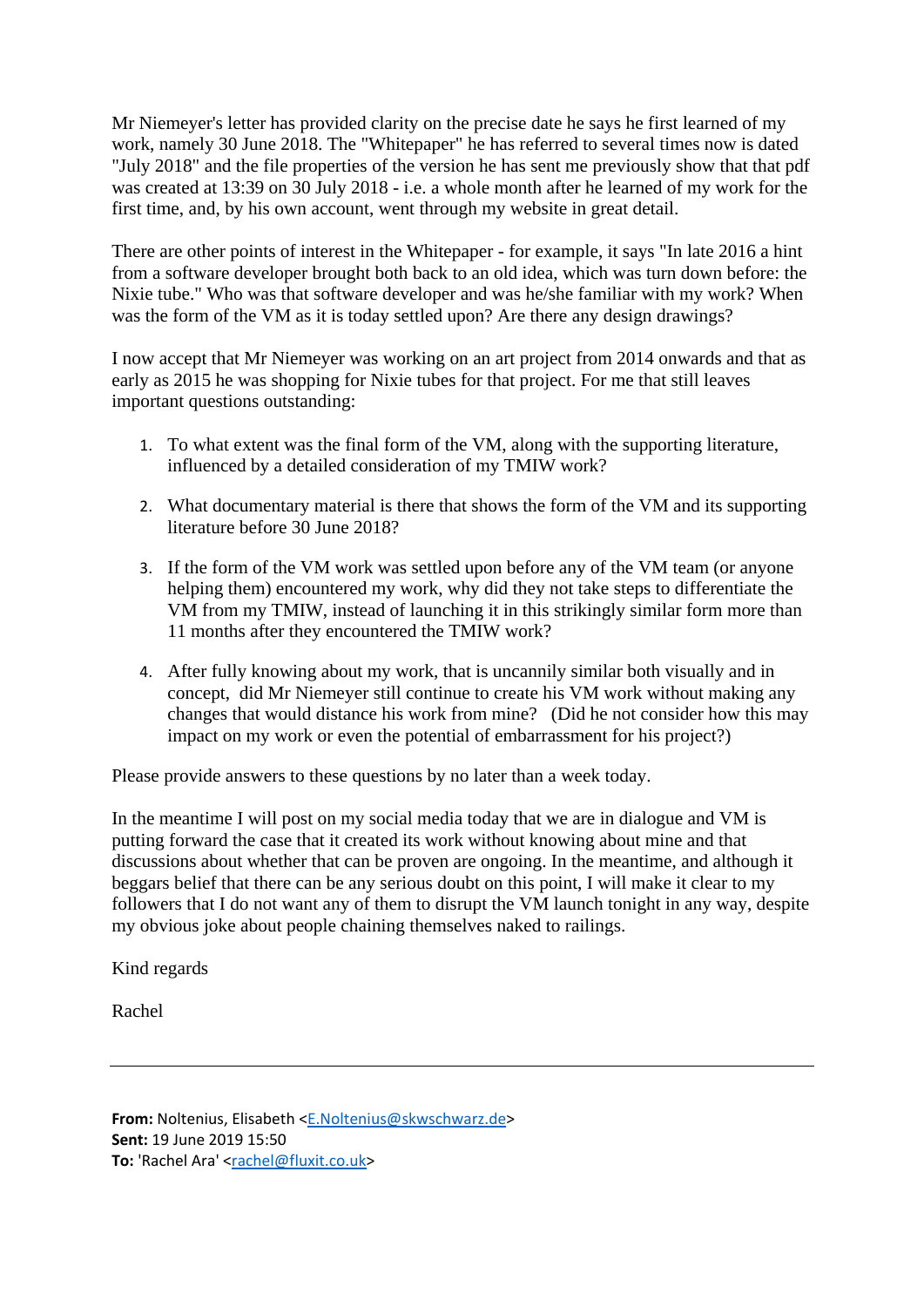## Cc: Massar, Tamara <T.Massar@skwschwarz.de> **Subject:** AW: AW: Value Manifesto GmbH re "Value Manifesto Crypto Multiple" // 3074/19/M

Dear Ms. Ara,

Our client is currently collecting the data which was partially stored elsewhere. As he is now travelling overseas, we will get back on this in due course, likely by early next week.

Kind regards

Elisabeth

**Von:** Rachel Ara <rachel@fluxit.co.uk> **Datum:** 20. Juni 2019 um 14:49:02 MESZ **An:** "'Noltenius, Elisabeth'" <E.Noltenius@skwschwarz.de> **Kopie:** "'Massar, Tamara'" <T.Massar@skwschwarz.de> **Betreff: Aw: AW: Value Manifesto GmbH re "Value Manifesto Crypto Multiple" // 3074/19/M**

Dear Ms Noltenius

Thank you for the update.

I intend to make a public statement on this on Wednesday next week. It would be good to have your clients' response by then, and to be able to say that this is resolved, so please update me on timing by the close of business on Tuesday.

Kind regards

Rachel

**From:** Noltenius, Elisabeth <E.Noltenius@skwschwarz.de> **Sent:** 25 June 2019 10:06 **To:** 'rachel@fluxit.co.uk' <rachel@fluxit.co.uk> **Cc:** Massar, Tamara <T.Massar@skwschwarz.de> **Subject:** WG: AW: Value Manifesto GmbH re "Value Manifesto Crypto Multiple" // 3074/19/M **Importance:** High

Dear Ms. Ara,

please see below our comments to your queries. Let me emphasize that the responses below are given without recognition of any legal obligation to do so.

My client has now repeatedly been constructive in giving you full transparency, despite your wave of public accusations which were entirely uncalled for. To this date, our client is being digitally harassed by what appears to be your followers / supporters.

## This needs to stop now.

Again, my client is willing to meet and discuss. He is also willing to fly tom London to have a personal meeting which I am sure would be mutually beneficial.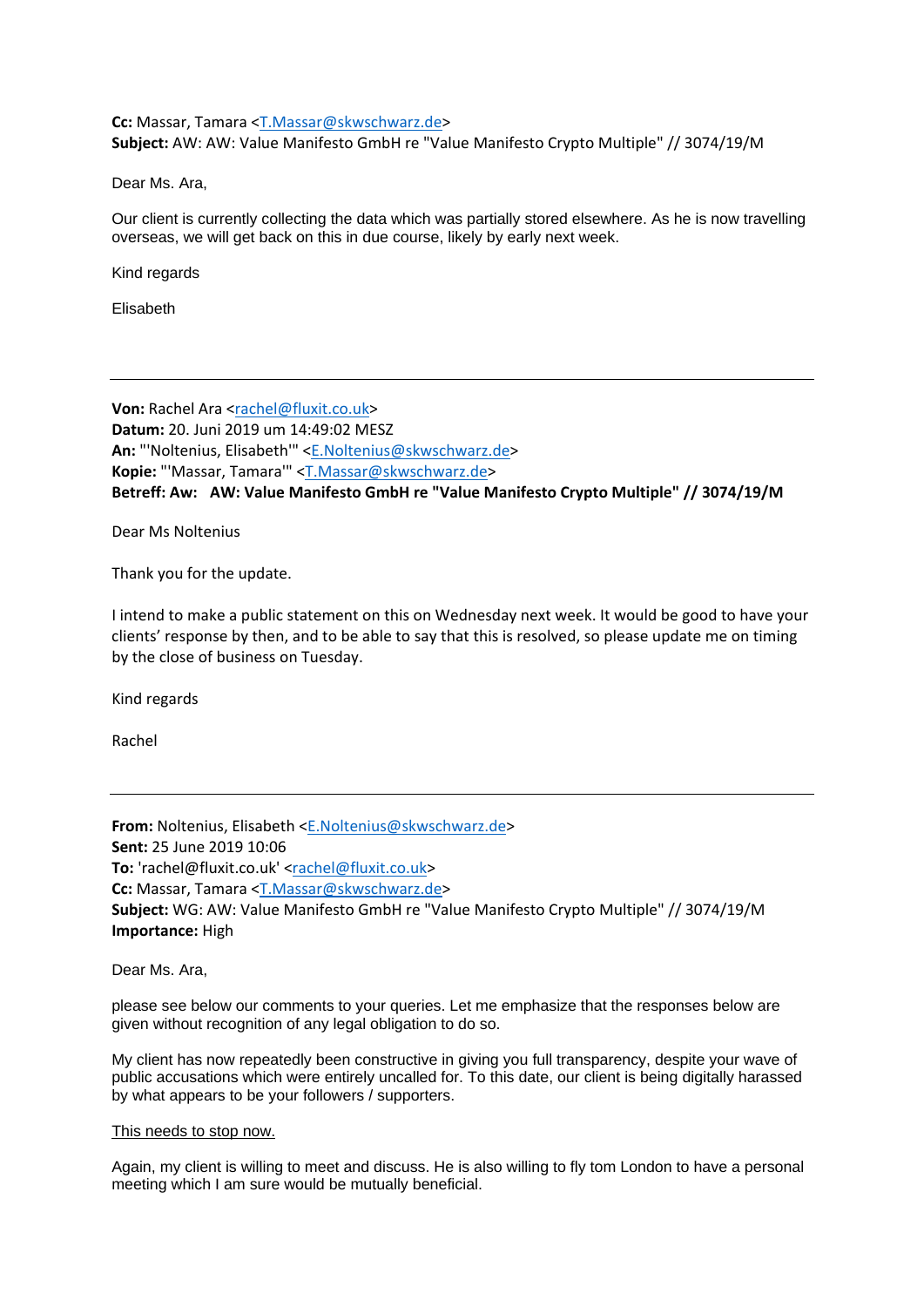But there is no doubt whatsoever that the two works have been developed and created independently. There is no doubt whatsoever that there is no infringement of rights.

You have been openly damaging my client's reputation, without bovering to learn about the facts first. My client expects a clear and unequivocal open statement that the matter has been resolved and that the two works have been developed in parralel.

If there is no such statement by

## **tomorrow, Wednesday, 3 pm,**

we are advising our client to seek for all remedies available against you personally, and my client will inform the public accordingly.

Again, my client does not wish this to escalate, but after all he has done to shine a light on the facts and the good will he has shown, it is time that you reciprocate good will.

All rights and remedies are reserved.

With kind regards.

Elisabeth Noltenius

Questions and answers:

*"Mr Niemeyer's letter has provided clarity on the precise date he says he first learned of my work, namely 30 June 2018. The "Whitepaper" he has referred to several times now is dated "July 2018" and the file properties of the version he has sent me previously show that that pdf was created at 13:39 on 30 July 2018 - i.e. a whole month after he learned of my work for the first time, and, by his own account, went through my website in great detail."* 

The whitepaper was updated several times before and after knowledge of TMIW, but its core content (the form of VM, and its conceptual basis) was developed a long time before knowledge of TMIW. See below and attached.

*"There are other points of interest in the Whitepaper - for example, it says "In late 2016 a hint from a software developer brought both back to an old idea, which was turn down before: the Nixie tube." Who was that software developer and was he/she familiar with my work?"* 

The developer's name is Sebastian Arnd, a former student at TU Berlin. At that time, he kept his eyes open to an analogue medium that could only display the numbers 0-9. Sebastian was neither familiar with you nor with your work.

*To what extent was the final form of the VM, along with the supporting literature, influenced by a detailed consideration of my TMIW work?* 

Neither the final form of the VM nor the supporting literature was influenced by a detailed consideration of your work. See below and attached.

*What documentary material is there that shows the form of the VM and its supporting literature before 30 June 2018?* 

I attach printouts from 2016 illustrating both the conceptual basis for VM as well as its intended (and eventually realized) form.

*If the form of the VM work was settled upon before any of the VM team (or anyone helping them) encountered my work, why did they not take steps to differentiate the VM from my TMIW, instead of launching it in this strikingly similar form more than 11 months after they encountered the TMIW work?*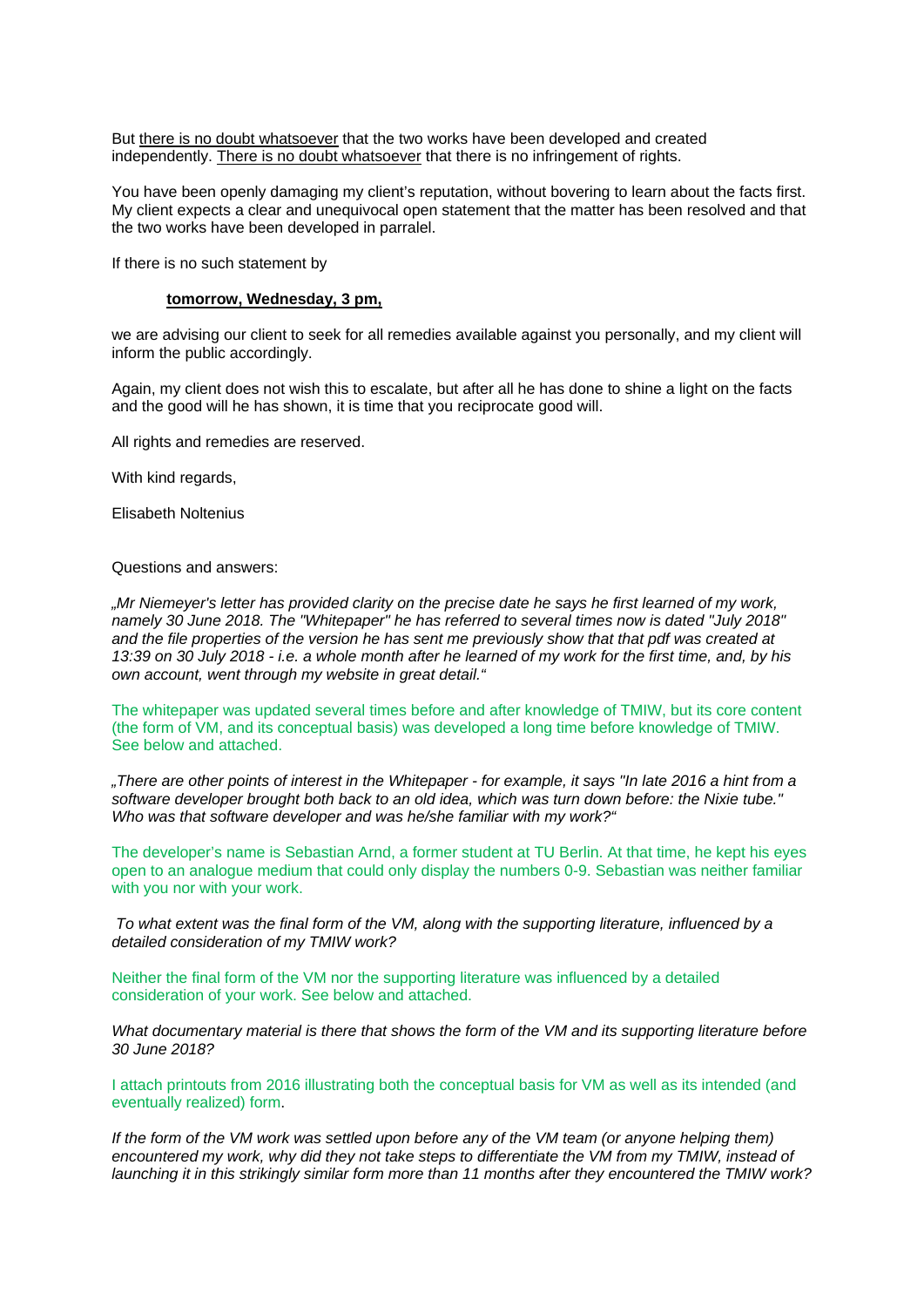As stated before, the form of VM was completed when gaining knowledge of TMIW. As our client has developed this project from the scratch and considered to have with Dalibor Farny the only existing Nixie tube producer in the world at that time. Our client first thought of your project as a copy of his when he learned about it - when he started to consult and read your documentation, it gave him the impression and he believes that you have developed your art work in parallel. He continues to be convinced that both pieces of art can co-exist.

*After fully knowing about my work, that is uncannily similar both visually and in concept, did Mr Niemeyer still continue to create his VM work without making any changes that would distance his work from mine?* 

See previous response. The final physical product (Ed. 1 of 250) arrived in Berlin on May 20th 2017 (three months after my client's first meeting with Dalibor Farny). It's technically nearly identical with Zen Clock produced by Dalibor Farny since 2016 (only difference: platine with 7 instead 6 nixie tubes). Dalibor has a great network within the maker's scene and got / gets information about all ongoing Nixie projects. He only learned about TMIW from our client after June 2018.

**From:** Rachel Ara <rachel@fluxit.co.uk> **Sent:** 25 June 2019 15:14 **To:** 'Noltenius, Elisabeth' <E.Noltenius@skwschwarz.de> **Cc:** 'Massar, Tamara' <T.Massar@skwschwarz.de> **Subject:** RE: AW: Value Manifesto GmbH re "Value Manifesto Crypto Multiple" // 3074/19/M

Dear Ms Noltenius

Thank you for your email.

It is totally inappropriate of you to make these kinds of threats and to require a public statement from me in just over 24 hours, when it has taken your clients several weeks to provide this information.

Despite your repeated references to "public accusations", my public comments have been characterised by my giving people the available facts and asking them what their opinion is. Please list the public 'accusations' you would like me to withdraw.

I cannot be held responsible for the actions of others on social media, but I nevertheless intend to make a full statement that sets out what new information I now have - I agree that it is important that the public has the full picture on this. I can't help but point out that part of the reason that some on social media have reacted as they have is that your clients started responding to them individually in a manner that many regarded as being patronising, and then systematically deleted all of those comments, thus increasing frustration and suspicion.

I will make a public statement when I have had time to digest the material provided fully and to discuss it with my advisers.

Kind regards

Rachel